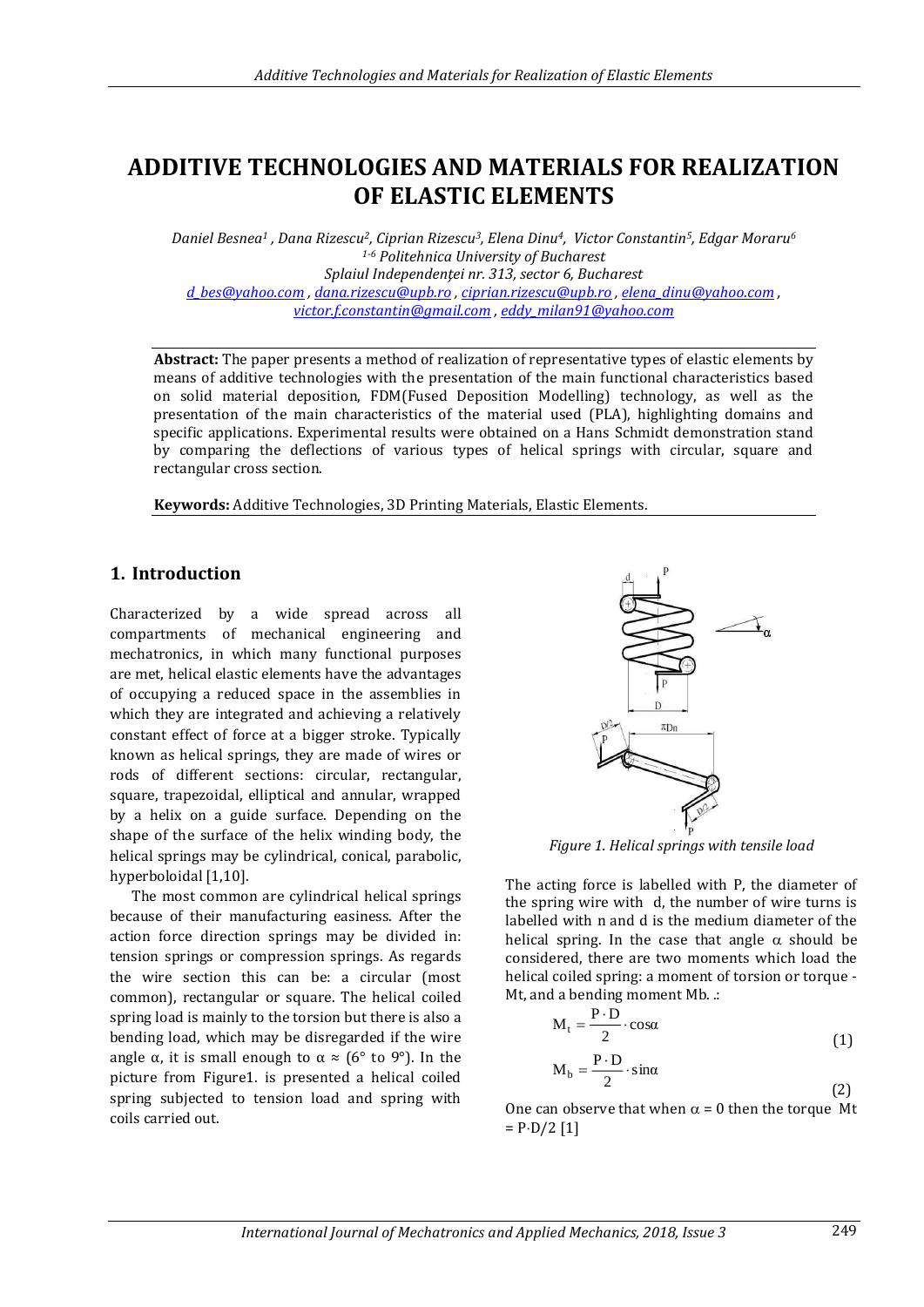# **2. Materials and Fabrication Methods**

The emergence of additive technologies in the early 1990s was a milestone in research and technology development. The new additive manufacturing (AM) technologies are the result of intense research and progress in various areas: from fine mechanics to numerical controls, from laser technology to threedimensional modeling packs, from IT to material science. Rapid Prototyping technologies allow a great flexibility in application, an advantage to exploit micro components with a good dimensional precision used as conceptual model/functional prototypes or indirectly used as master models for the production of flexible tools for the manufacture of metallic or non-metallic parts in individual or small series production.

In recent years, a large number of innovative (Rapid Prototyping) technologies have been developed to transform the concept of achieving a complex product into a solid replica in a short period of time [2, 3]. Generally, these systems are a new class of virtual physical realization technologies using a

family of special equipment. They provide the addition or bonding of material in successive sections as much as needed and where it is necessary. One of these additive technologies is FDM (Fused Deposition Modeling), a process based on the extrusion of material using a thread of different material qualities (polyamide, nylon, wax), which it heats up to a temperature a few degrees below the melting temperature, then reduces its diameter to 0.12-0.15 mm by extruding it into a depositing device, a device moving in the XOY plane to materialize a section of the 3D virtual model. The key of the process is to rigorous control the temperature at which the material is heated and maintained during the deposition [2].

The design step in the CATIA V5 software environment involves the execution of CAD models for the three types of helical springs with circular, square and rectangular cross section for all characteristic elements, namely helical arc height h = 50 mm, step p = 10 mm, Counterclockwise orientation , the Helix Curve Definition generation tool in the menu [4, 5].

 $NTA$ 

B 蘭

OC | @ Cancel | ON



*Figure 2. Left – Generating of 3D model; Right – Generating of helical springs in CATIA with option Helix Curve* Definition

A set of helical springs having a circular cross section of 4 and 8 mm diameter, rectangular section 4 x 2 mm and 4 x 8 mm and a square section with sides of 4 and 6 mm were realized.



*Figure 3. Construction of the three types of helical springs: a - circular section; b- square section; c - rectangular section*

The manufacturing process using the FDM system comprises three main stages, namely the preprocessing stage, the proper construction stage of the part and the postprocessing step. During the preprocessing stage the CAD model of the piece in .stl format is loaded, fig. 4, designed in the CATIA V5 design environment in the QuickSlice specialized

program - a program that generates the command code where the CAD model orientation in the work area of the depositing installation takes place so that the construction of the piece is optimal in terms of time work and material consumption.

After the orientation of the CAD model, its sectioning is carried out with planes parallel to the plane of the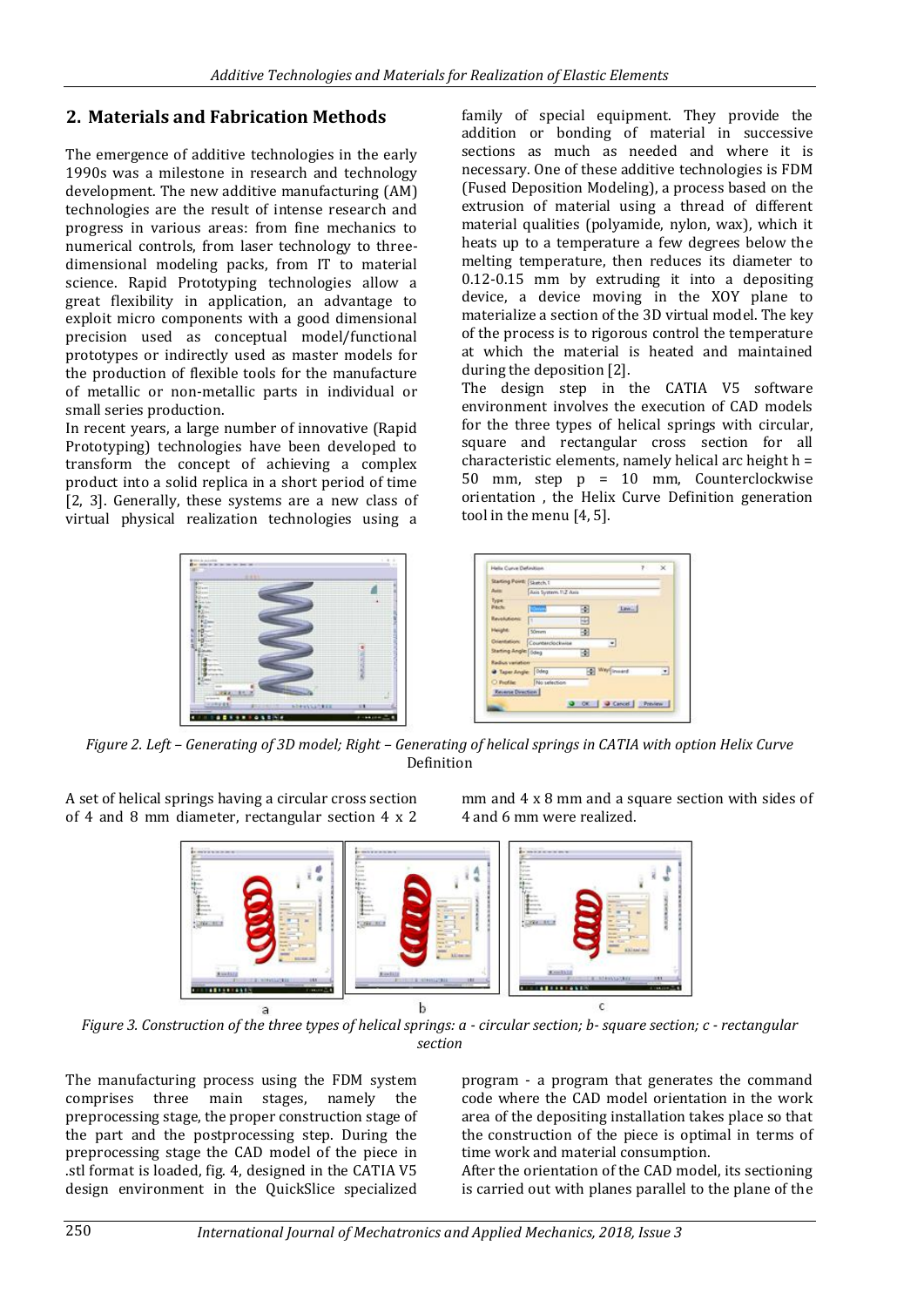machine (horizontal planes), operation resulting in several sets of level curves called perimeters. The sectional section along the Z axis is 0.2 mm is selected according to the diameter of the extrusion nozzle diameter, in the case presented in the article

the diameter of the extrusion nozzles is 0.4 mm. The QuickSlice program [8] generates the paths the extruder needs to follow in order to materialize a section of the piece, Fig.5. corresponding to the printer model and the Cura software used [7].



*Figure 4. The CAD model of the circular cross sectional helical spring saved in stl format*



*Figure 5. Generate trajectories with QuickSlice and Cura software command interface of 3D Delta printing machine*

In the stage of construction of the piece, the layer with the layer is realized, the extrusion head of the machine deposits a thin thread of construction material along the curves defining the perimeter of the section and after the materialization of the perimeters, the deposition of the construction material takes place in the areas corresponds to the full areas of the piece, after the entire section is fully materialized, the platform descends with a step equal to the section of the virtual model and the entire process resumes for a new section until the last section of the virtual model of the piece is materialized, fig. 6.

Delta FFF (Fused Filament Fabrication) printer has the following technical characteristics (Tabel 1) and due to the drive mechanism, the inertial forces are deviated 45 degrees vertically and then discharged to pillars vertically.

Thanks to this system and due to optimization of the software, the vibrations of the Delta printer are extremely small, the resonance is virtually nonexistent and it can increase the speed by up to 4-5 times more than the classic cartesian system printers [6].

| Naming                      | Value                               |
|-----------------------------|-------------------------------------|
| Layer resolution            | up to 50 microns                    |
| Max print speed             | $150$ mm / s                        |
| Maximum print size          | 180 (diameter) x 300<br>(height) mm |
| Metal extruder              | E3D V5 J-head                       |
| Positioning accuracy<br>XYZ | $0.01$ mm                           |
| Nozzle diameter             | $0.4 \text{ mm}$                    |
| Filament                    | 1.75 mm                             |
| Filament material           | PLA(polylactic acid)                |

*Table 1. Technical characteristics of Delta printer*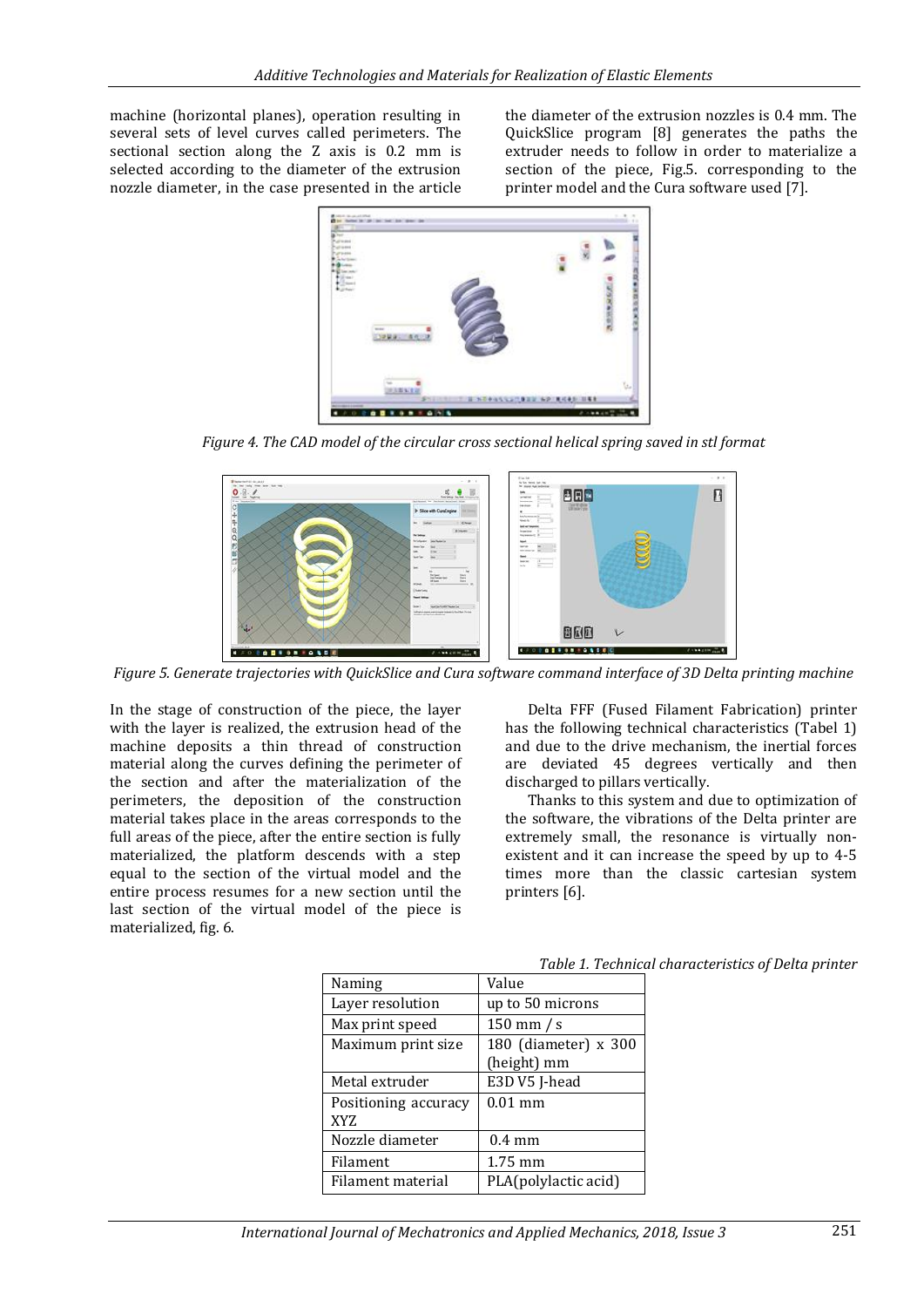

*Figure 6. Construction steps of different types of springs on the Delta printer*

Among the thermoplastic materials (solid plastics that become malleable by heating and hardened by cooling) used by FDM technology, was used as a base material the transparent PLA, from which some objects can be obtained at a slightly higher resolution weak compared to photopolymerizing resin, but with some superior structural properties. PLA is a bright, hard and biodegradable substance that chemically contains lactic acid and lactide. This has a low melting point - a temperature of 173-178 ° C and tensile strength of 2.7-16 GPa with several application areas, including medical implants and packaging materials. PLA is mainly derived from corn starch and therefore ecologically. Resistant and more rigid than ABS, the PLA is more complicated to use in assembling parts that require bonding, and the deformation property at lower temperatures than the ABS (about  $65^{\circ}$ C) recommends it as the base material in making elastic elements.



*Fig. 7. PLA chain structure*

Flexible material can be used for objects that are subject to stretches or compressive forces, from fashion design (eg a shoe, a frame of glasses) to engineering (a robot with multiple components that can withstand small shocks etc). With 3D phosphorescent printing material, objects that light up in the dark can be created.

#### **3. Experimental Results**

In figure 8 is presented the experimental setup based on test stand, HV 500 N, which mainly consists of: 1- distance measuring system, 2 - Imada force transducer, 3 – case for helical spring. Maximum testing force is 500N. The Imada transducer is connected to PC for record the compression force and time [9].



*Figure 8. Test stand Hans Schmidt [9]*



*Figure 9. Rectangle and circular spring wires realized by FDM (Fused Deposition Modeling)*

In figure 10 are presented characteristics for square wire springs and in figure 11 for circular respectively. There were considered three helical springs with square wire PLA. For all these springs, there were determined the deflection and compression force as it is presented in figure 10.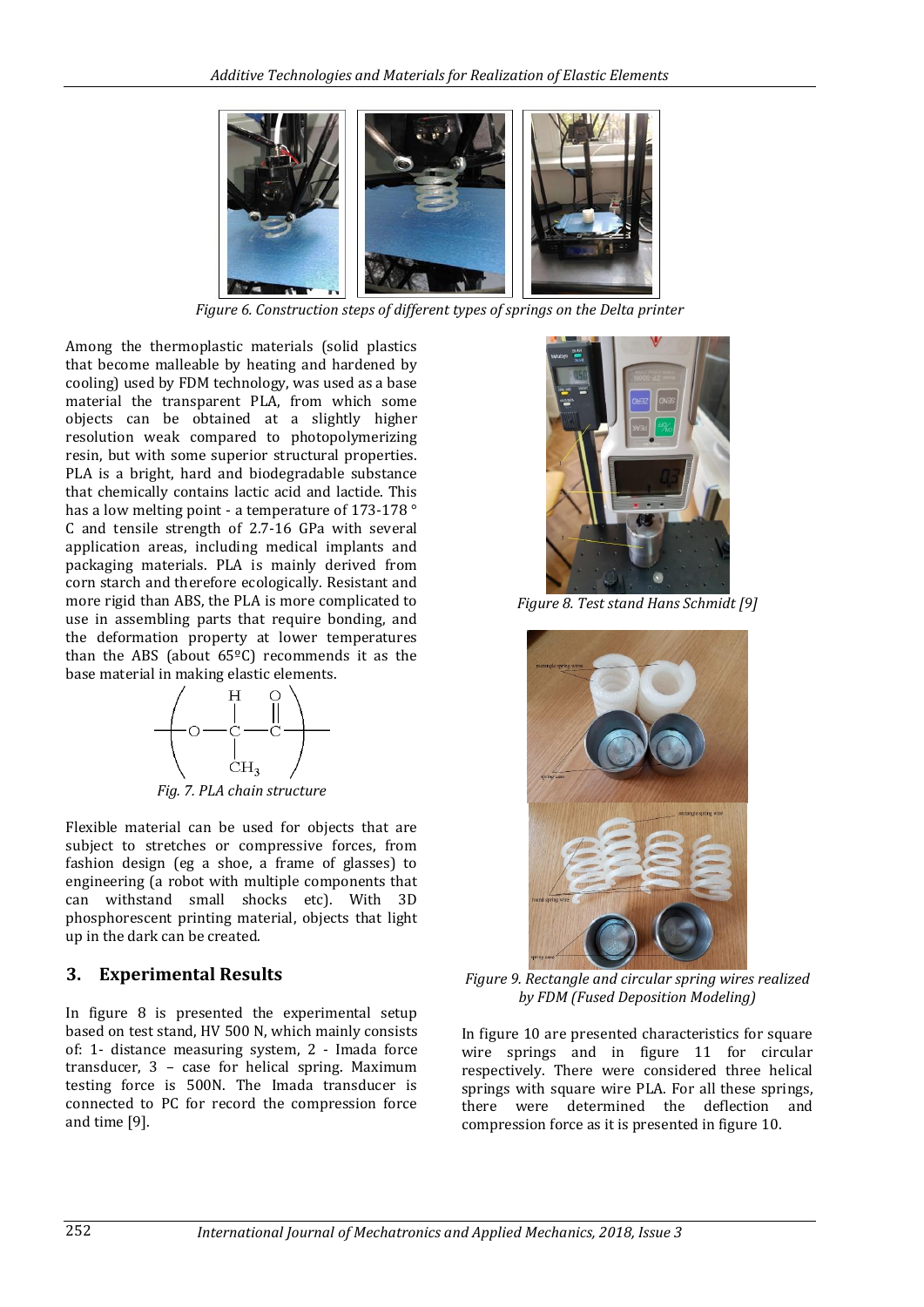The wires has the dimensions: 3,5 mm, 5 mm and 7 mm. The preload deflections are print on each characteristic:  $f01 = 6,96$  mm,  $f04 = 2,17$  mm,  $f05 =$ 0.382 mm, which correspond to preload forces P01= 1.37 N, P04= 2,47 N, P05= 9.97 N. The computed springs rigidities are:  $c01 = 0.125$  N/mm,  $c04 =$ 0,225 N/mm, c05= 0,909 N/mm.





*Figure 11. The strokes of circular wire springs*

Also, there were considered other three helical springs with circular wire PLA. For these springs, there were determined the deflection and compression force as it is presented in figure 11.

The wires has the dimensions: 3 mm, 4,5 mm and 6 mm.

The preload deflections are print on each characteristic:  $f02 = 1,16$  mm,  $f03 = 2,32$  mm,  $f06 =$ 0,226 mm, which correspond to preload forces P02= 2.37 N, P03= 3,87 N, P06= 16,27 N. The springs rigidities are: c02 = 0,2162 N/mm, c03 = 0,271 N/mm, c06 = 1,484 N/mm.

#### **4. Conclusions**

Elastic elements made of plastics offer a number of advantages for spring applications. Lately, this area has grown strongly in response to increased demands of helical springs that combine the resistance of metallic materials with the special features of high-performance thermoplastics. However, it is important to understand when using plastic springs instead of traditional metallic springs. Plastic helical springs are designed to meet the